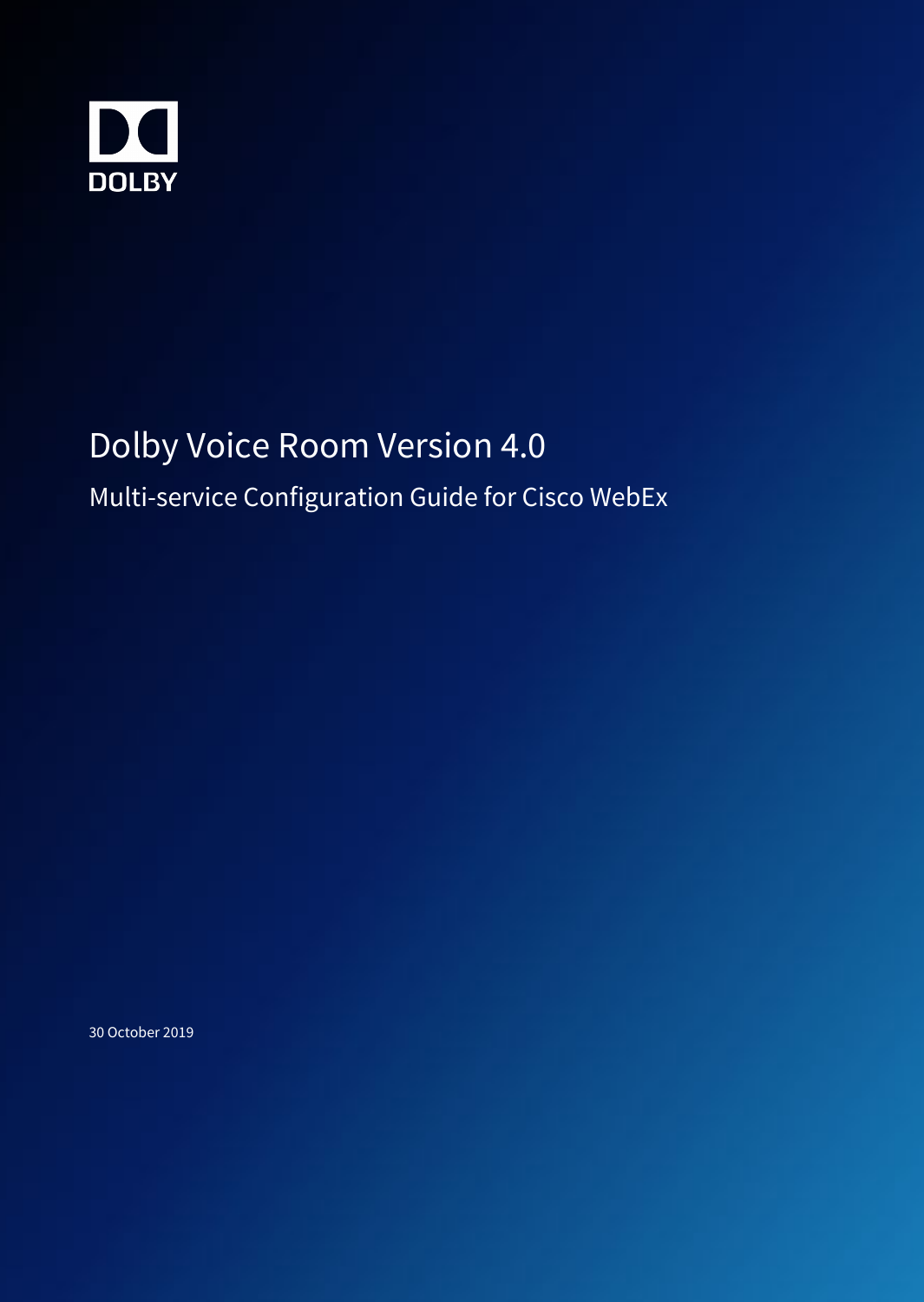## **1 Introduction**

Dolby Voice Room supports dialing into third-party video meetings using a Session Initiation Protocol (SIP) Uniform Resource Identifier (URI).

This document outlines configuring the multi-service feature on Dolby Voice Room for Cisco WebEx .

## **2 Multi-service overview**

The multi-service feature allows you to join video conference meetings hosted by third-party video conference service providers using a SIP URI.

The figure shows the call flow for a multi-service Dolby Voice Room configuration.

Figure 1: Multi-service configuration call flow





The default transport protocol used is Transport Layer Security (TLS) . To dial using TLS, the URI format is user@domain.com. To dial using Transmission Control Protocol (TCP), the URI format is user@domain. com;transport=tcp.

## **3 Configuring a Cisco Unified Communications Manager and Expressway Integration**

You can make Cisco WebEx calls through Cisco Unified Communications Manager linked with Expressway.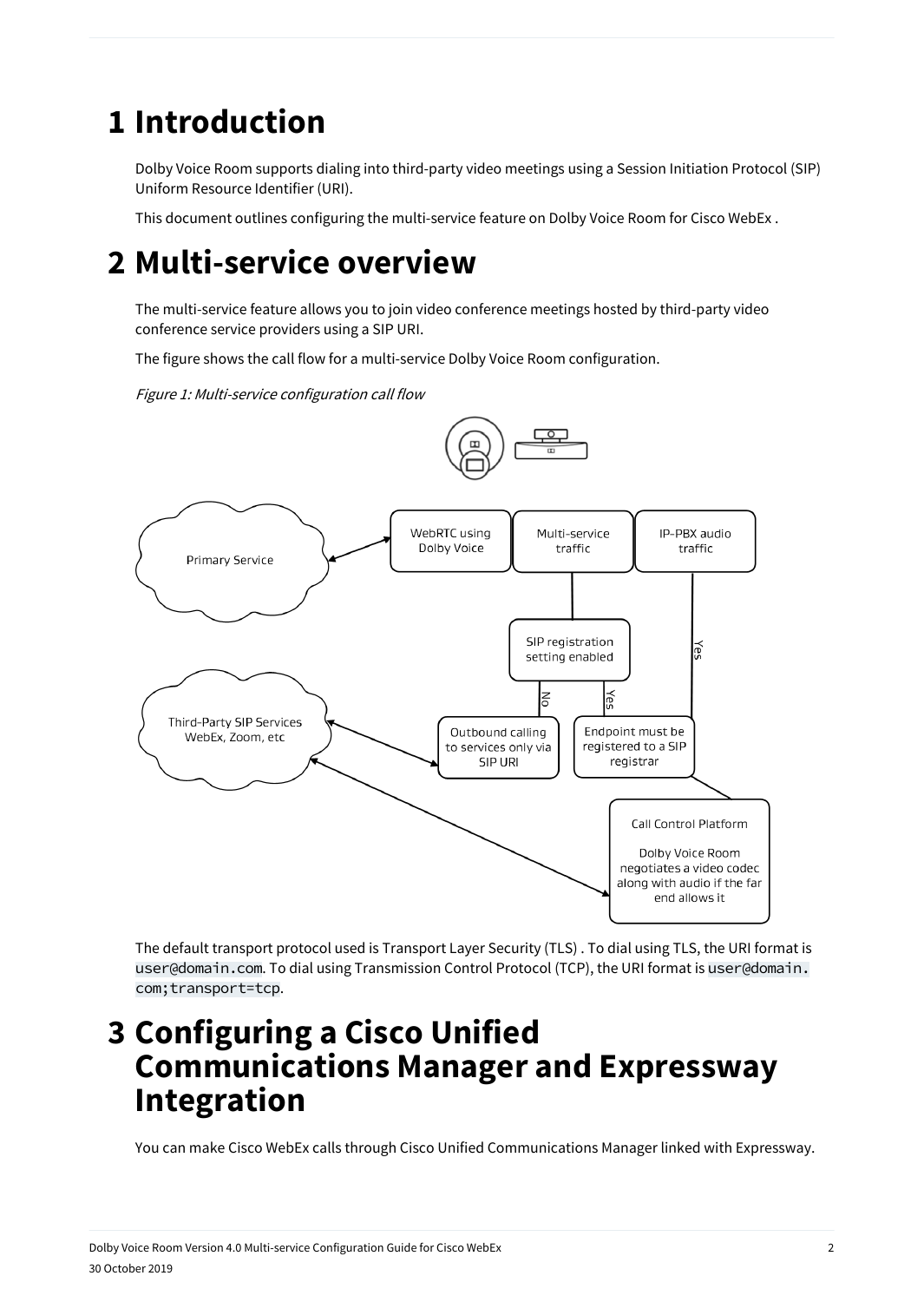#### **3.1 Adding a SIP phone with Cisco Unified Communications Manager**

To add a SIP phone with Cisco Unified Communications Manager, you must create a SIP Profile, phone security profile, and add a phone.

#### **Procedure**

- **1.** Create a SIP profile.
	- a) In the Cisco Unified Communications Manager Console, navigate to **Device** > **Device Settings** > **SIP Profile**.
	- b) Select the **SIP Profile**.
	- c) In the SIP **Profile Configuration** screen, under **SDP Information**, enable these parameters:
		- **Allow Presentation Sharing using BFCP**
		- **Allow iX Application Media**
		- **Allow multiple codecs in answer SDP**
	- d) Click **Save**.
- **2.** Create a phone security profile.
	- a) Navigate to **System** > **Security** > **Phone Security Profile** > **Add New**.
	- b) Enter the information for these parameters:
		- **Name**
		- **Transport Type**
		- **SIP Phone Port**
- **3.** Add a phone.
	- a) Navigate to **Device** > **Phone** > **Add New**.
	- b) **Under Device Information**, enter the information for these parameters:
		- **Device Description**
		- **Device Pool**
		- **Phone Buttom Template**
		- **Common Phone Profile**
		- **Location, and Owner**
	- c) Under **Protocol Information**, enter the information for these parameters:
		- **Device Security Profile**
		- **SIP Profile**
		- **Digest User**
	- d) Check **Allow Presentation Sharing using BFCP**.
	- e) Click **Save**.

### **3.2 Configuring Expressways C and E**

Perform these steps to configure Expressways C and E.

#### **Procedure**

- **1.** Create a SIP trunk on Cisco Unified Communications Manager.
	- a) In the Cisco Unified Communications Manager Console, navigate to **Device** > **Trunk** > **Add New**.
	- b) Enter the information for the device parameters:
		- **Device Name**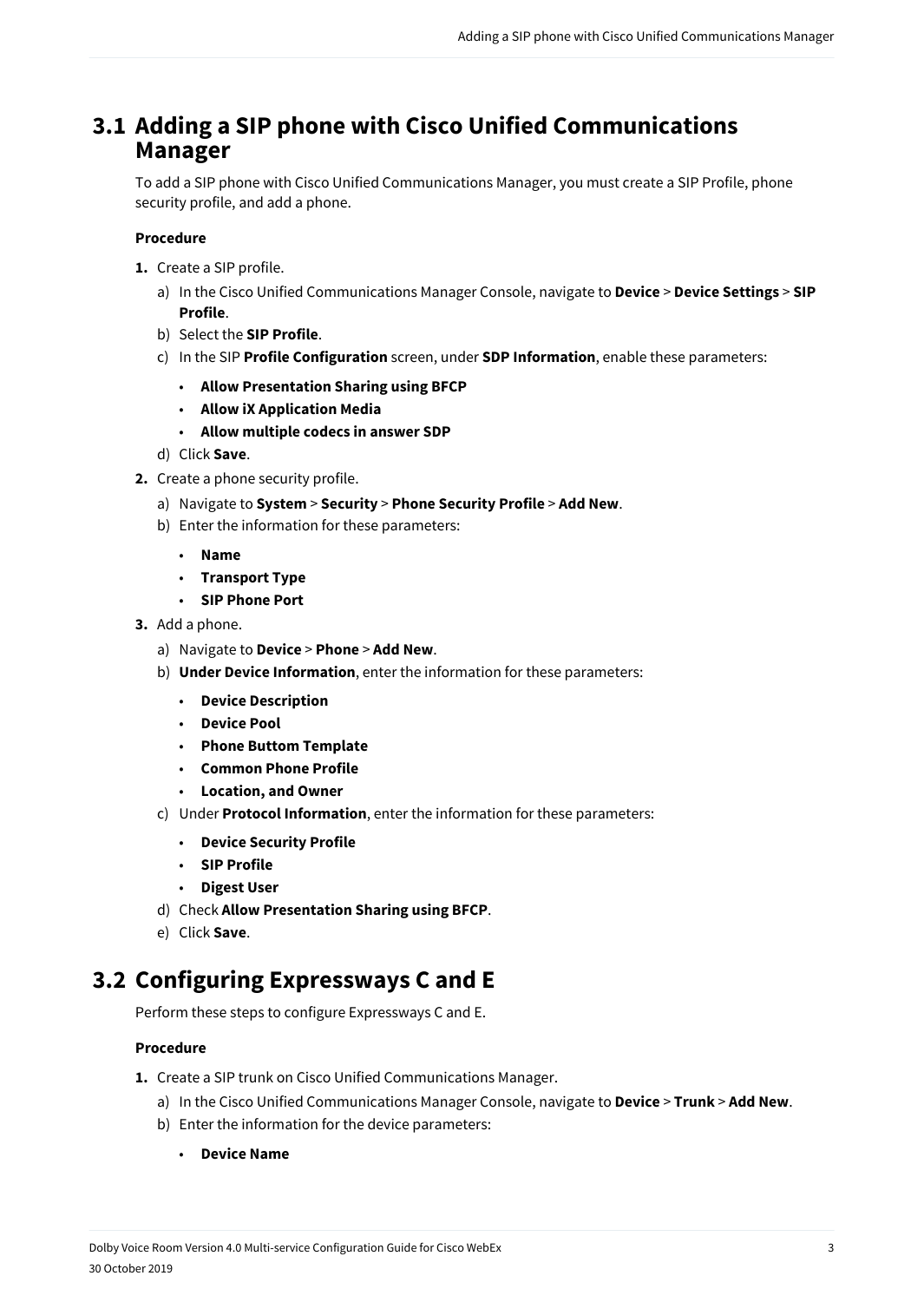- **Description**
- **Device Pool**
- **Destination Address**
- c) Enable **Retry Video Call as Audio**.
- d) Enter the information for these SIP parameters:
	- **SIP Destination Address**
	- **SIP Trunk Security Profile**
	- **SIP Profile**

•

- e) Click **Save**.
- **2.** Create a SIP trunk security profile for Expressway C.
	- a) Navigate to **System** > **Security** > **SIP Trunk Security Profile**.
		- b) Enter the information for these parameters:
			- **Name**
			- **Incoming Transport Type**
		- c) Enable these parameters:
			- **Accept presence subscription**
			- **Accept out-of-dialog refer**
			- **Accept unsolicited notification**
			- **Accept relaces header**
		- d) Click **Save**.
- **3.** Create a SIP profile for Expressway C.
- **4.** Create a new SIP trunk profile.
- **5.** Configure Expressway C.
	- a) Navigate to **System** > **Domain Name System (DNS)**.
	- b) Enter the information for the DNS parameters. For example:
		- **System host name**: expc
		- **Domain name**: dolby-lab-com
		- **Address 1**: 10.97.22.10
		- **IP address**: 10.97.22.14
	- c) Click **Save**.
- **6.** Create three zones on Expressway C.
	- a) Navigate to **Configuration** > **Zones**.
	- b) Create the three zones:
		- Neighbor
		- Traversal Client
		- Traversal Zone Client
- **7.** Configure Zone 1 to enable connectivity between Expressway C and Cisco Unified Communications Manager.
	- a) Enter the information for the zone parameters. For example:
		- **Zone Type**: Neighbor
		- **Port**: 5060
		- **Peer 1 Address**: cucm.dolby-lab.com
		- **Zone Profile**: Cisco Unified Communications Manager (9.x. or later)
	- b) Click **Save**.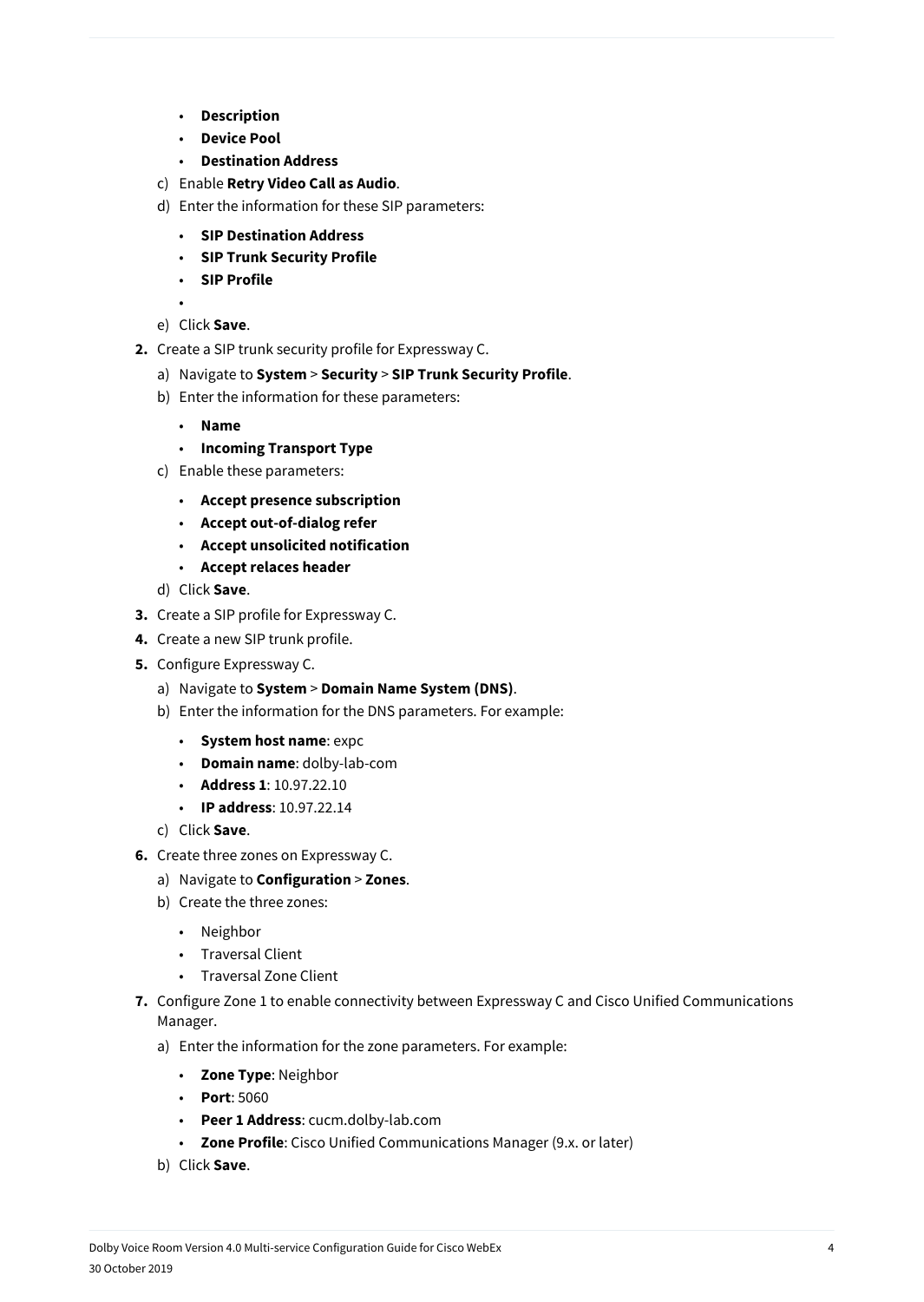- **8.** Configure Zone 2 to create the handshake between Expressway C and E.
	- a) Enter the information for the zone parameters. For example:
		- **Zone Name**: Traversal Zone Client
		- **Zone Type**: Unified Communications Traversal
		- **Hop Count**: 15
		- **Port**: 7001
		- **Peer 1 Address**: expe.dolby-lab.com
	- b) Click **Save**.
- **9.** Configure Zone 3 to enable communication between Expressway C and E.
	- a) Enter the information for the zone parameters. For example:
		- **Zone Name**: Traversal Client
		- **Zone Type**: Traversal Client
		- **Mode**: On
		- **Port**: 7002
		- **Transport**: TLS
		- **Peer 1 Address**: expe.dolby-lab.com
	- b) Click **Save**.

**10.**Configure Expressway E.

- a) Navigate to **System** > **DNS**.
- b) Enter the information for the DNS parameters. For example:
	- **System host name**: expc
	- **Domain name**: dolby-lab-com
	- **Address 1**: 10.97.22.10
	- **IP address**: 192.168.148.1
- c) Click **Save**.
- **11.**Create three zones on Expressway E.
	- a) Navigate to **Configuration** > **Zones**.
	- b) Create three zones:
		- DNS
		- Traversal Server
		- Unified Communications Traversal
- **12.**Configure Zone 1 to create the handshake between Expressway C and E.
	- a) Enter the information for the zone parameters. For example:
		- **Name**: Traversal Zone Server
		- **ZonType**: Unified Communications Traversal
		- **Username**: admin
		- **Port**: 7001
		- **TLS verify subject name**: expe.dolby-lab.com
	- b) Click **Save**.
	- c) Verify the status of these parameters:
		- **State**: Active
		- **Connection 1**: SIP Reachable: 10.97.22.14:25002
- **13.**Configure Zone 2 to enable communication between Expressway C and E.
	- a) Enter the information for the zone parameters. For example: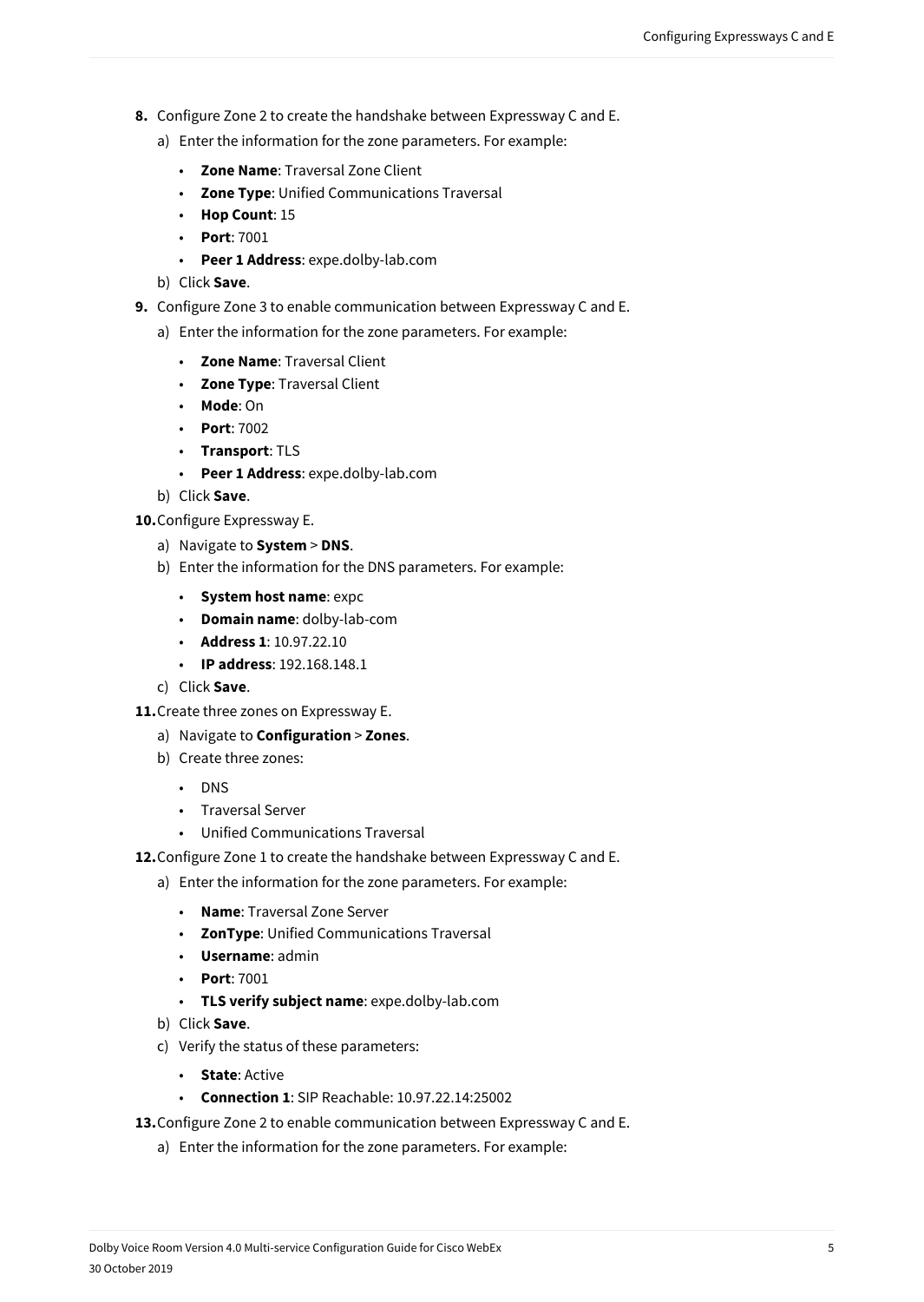- **Name**: Traversal Server
- **Type**: Traversal Server
- **Username**: admin
- b) Click **Save**.
- c) Verify the status of these parameters:
	- **State**: Active
	- **Connection 1**: SIP Reachable: 10.97.22.14:25001
- **14.**Configure Zone 3 to enable communication between Expressway E and outside DNS.
	- a) Enter the information for the zone parameters. For example:
		- **Name**: DNS-Correct
		- **Type**: DNS
	- b) Click **Save**.

### **3.3 Configuring Cisco WebEx**

You must create a SIP route pattern and search rules to configure Cisco WebEx on Cisco Unified Communications Manager

#### **Procedure**

- **1.** Create a SIP route pattern on Cisco Unified Communications Manager.
	- a) Navigate to **Call Routing** > **SIP route pattern** > **add new**
	- b) Enter the information for the pattern definition parameters. For example:
		- **IPv4 Pattern**: \*.webex.com
		- **SIP Trunk/Route List**: Expressway\_trunk-C
	- c) Click **Save**.
- **2.** Create a Cisco WebEx search rule on Expressway C.
	- a) Navigate to **Configuration** > **Dial peer** > **Search rule** > **New**.
	- b) Enter the information for these search rule parameters. For example:
		- **Priority**: 30
		- **Pattern type**: Regex
		- **Pattern string**: (.\*)@(.\*)(\.webex\com).\*
		- **Pattern behavior**: Replace
		- **Replace string**: \1@\2\3
		- **Target**: Traversal Client
		- **State**: Enabled
	- c) Click **Save**.
- **3.** Create a Cisco WebEx search rule on Expressway E.
	- a) Navigate to **Configuration** > **Dial peer** > **Search rule** > **New**.
	- b) Enter the information for the search rule parameters. For example:
		- **Source name**: 30
		- **Pattern string**:  $(.*)@(.*)$ (\.webex\com).\*
		- **Replace string**: \1@\2\3
		- **Target**: DNS-Correct
		- **State**: Enabled
	- c) Click **Save**.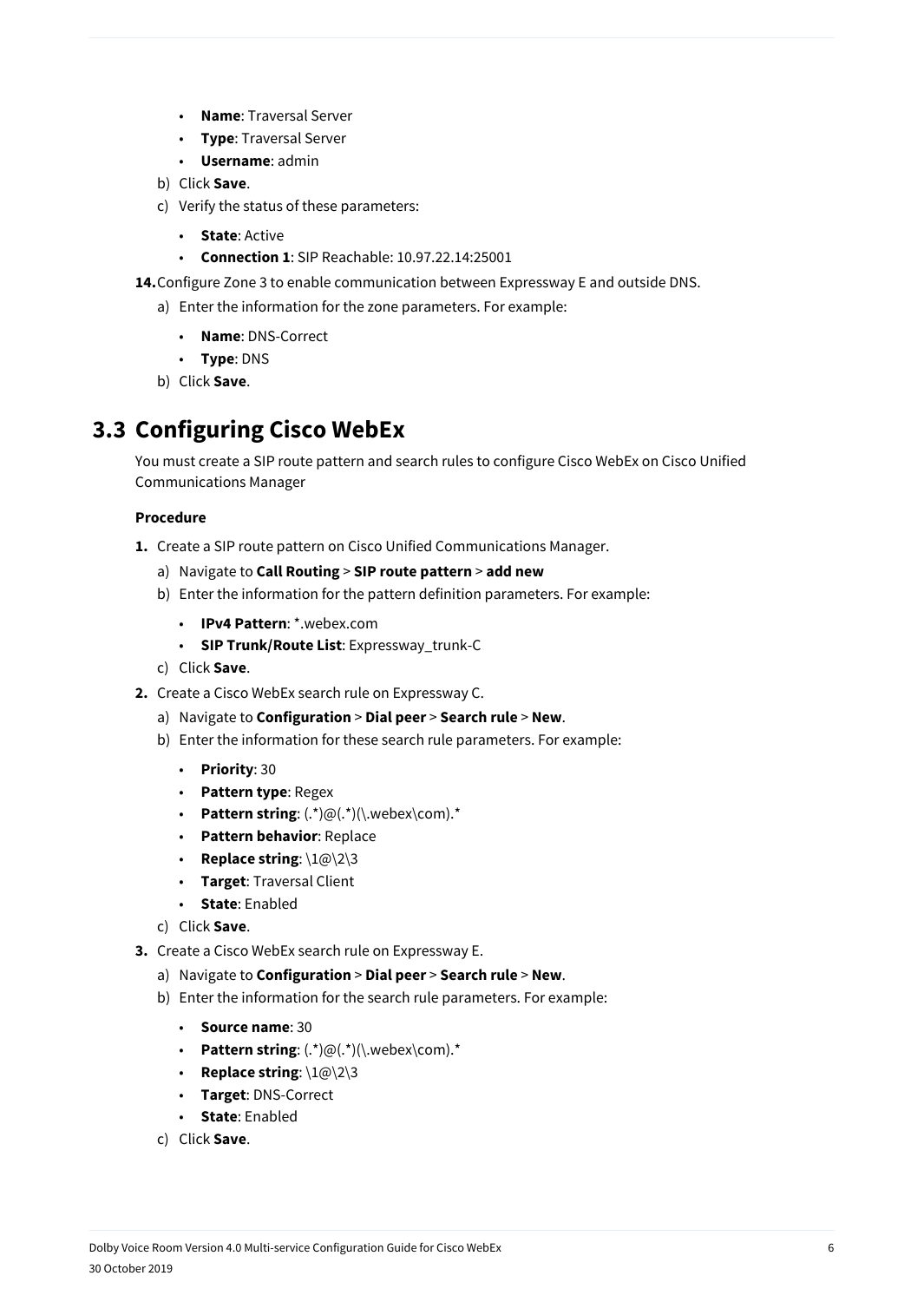## **4 Setting up a Cisco WebEx account**

For Cisco WebEx accounts, you do not need to obtain any special licenses for SIP endpoints.

#### **Procedure**

- **1.** Create a corporate or single user-based account as required.
- **2.** After you have successfully created the account, add a meeting license for each individual user based on the organization or individual requirements.

# **5 Setting up Dolby Voice Room**

To dial into Cisco WebEx meetings, the URI has to be in the format username@dolbyvoice.my.webex. com;uriproxy=1;transport=tcp, with the Cisco VCS value (in SIP.Pbx.URIDialingProxy) empty, and must have Sip.Pbx.OutboundProxy1 configured as CUCM.

## **6 Making a call through Cisco VCS**

You can Dolby Voice Room to make Cisco WebEx calls through Cisco VCS.

To dial into Cisco WebEx meetings, the URI has to be in the format username@dolbyvoice.my.webex. com;uriproxy=1;transport=tcp, and you must configure the Cisco VCS value (in SIP.Pbx. URIDialingProxy) for calls that need to go through Cisco VCS.

## **7 Troubleshooting**

Perform these steps to troubleshoot calls between Cisco Unified Communications Manager and Expressways C and E.

#### **Procedure**

- **1.** Verify that a SIP router pattern was created on Cisco Unified Communications Manager.
- **2.** Verify that the trunk is up.
- **3.** Verify that all three zones Expressways C and E are active.
- **4.** Navigate to **Status** > **calls** > **history** to check the status of Expressway C and E.
- **5.** Verify that the organization has RMS licenses. Otherwise, service error 503 will display for all conference services, except Cisco WebEx.

## **8 Notices**

### **8.1 Copyright**

© 2019 Dolby Laboratories. All rights reserved.

**Dolby Laboratories, Inc.** 1275 Market Street San Francisco, CA 94103-1410 Telephone 415-558-0200 Fax 415-645-4000 <http://www.dolby.com>